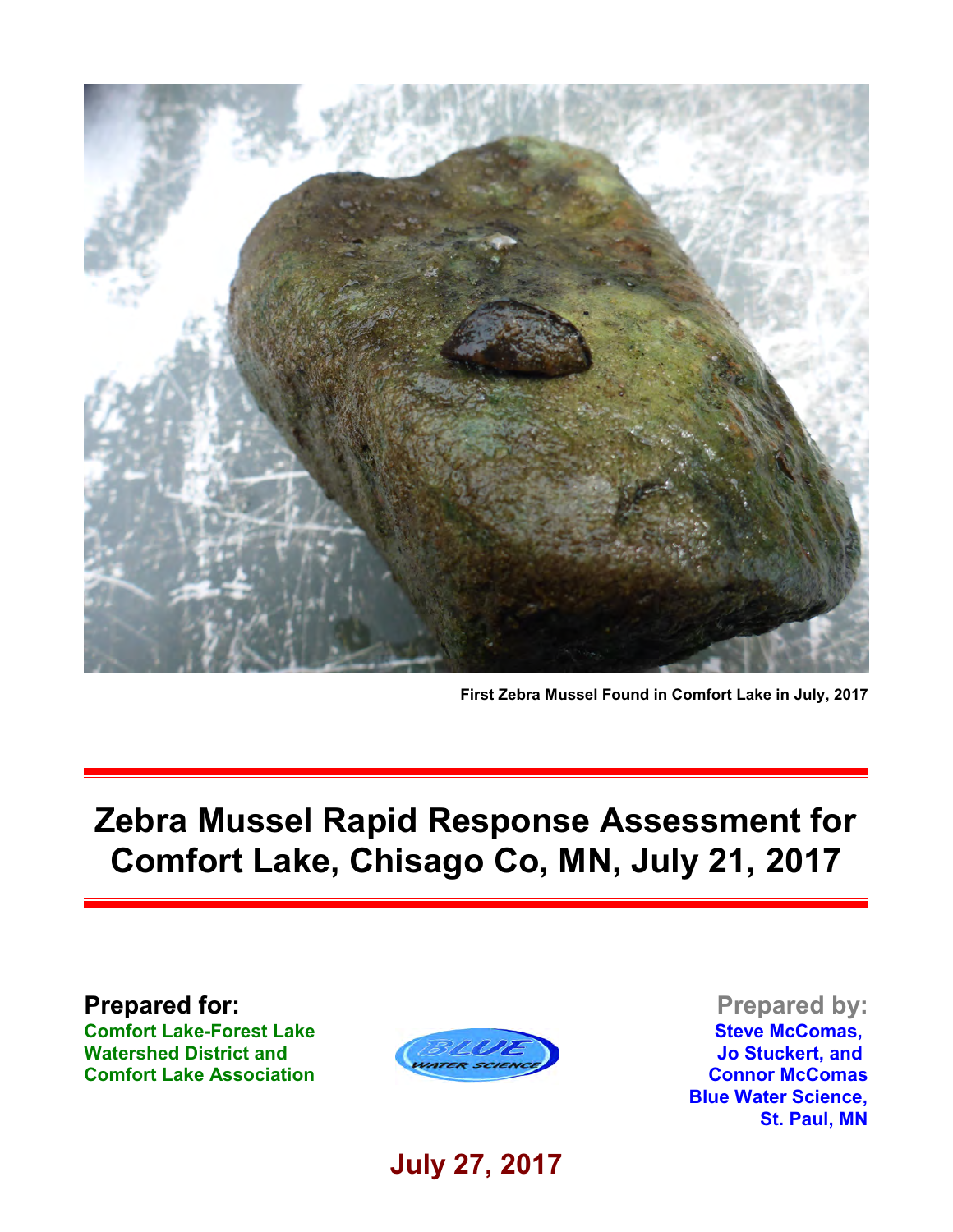# **Zebra Mussel Rapid Response Assessment for Comfort Lake, Chisago Co, MN, July 21, 2017**

**Results of the Search:** The first zebra mussel observation in Comfort Lake, Chisago County, was reported by a lake resident on July 12, 2017 and was found to the east of the public access (Site 1). Another zebra mussel was found by the same resident on July 16 (Site 2). On July 21, 2017, volunteer searchers from the Comfort Lake Association, 2 from the CLFLWD, 3 from the MnDNR and 2 from Blue Water Science conducted a rapid response assessment to look for additional zebra mussels in Comfort Lake. The searchers spent a total of 26 hours to search 1,810 feet of shoreline. An estimated 3,630 objects in Comfort Lake were examined (Table 1). Five zebra mussels at 4 sites were found in Comfort Lake on July 21, 2017.

|                                                                                                  | Site 1                      | Site 2                           | Site 3                   | Site 4                | Site 5                | Site 6                      | Site 7                        | Site 8                        | Site 9                           | <b>Total</b>    |
|--------------------------------------------------------------------------------------------------|-----------------------------|----------------------------------|--------------------------|-----------------------|-----------------------|-----------------------------|-------------------------------|-------------------------------|----------------------------------|-----------------|
| Site description                                                                                 | East of<br>Landing          | Point<br>$(DNR +$<br>searcher)   | WP <sub>3</sub>          | WP <sub>4</sub>       | $WP 5 + 5B$           | $WP 6 - N$<br>$2^{nd}$ knob | WP <sub>6</sub><br>west side  | WP7<br>west side              | Landing                          |                 |
| Duration of search at this site<br>(minutes)                                                     | 60                          | $45 + 60$                        | 15                       | 15                    | $15 + 60$             | 15                          | 15                            | 30                            | 60                               |                 |
| Number of searchers                                                                              | 1                           | $3 + 1$                          | $\overline{4}$           | $\overline{4}$        | $4 + 2$               | 4                           | 2                             | 2                             | $12 - 14$                        | 14              |
| Total search time (minutes)                                                                      | 60                          | $135 + 60$                       | 60                       | 60                    | $60 + 120$            | 60                          | 30                            | 60                            | 840                              | 26 hours        |
| Number of objects (rocks, branches,<br>etc) examined in duration of the<br>search (estimated)    | 180                         | $400 + 120$                      | 150                      | 150                   | $120 + 50$            | 180                         | 60                            | 120                           | 2100                             | 3,630           |
| Length of shoreline searched (ft)                                                                | 150                         | 400                              | 200                      | 100                   | $70 + 100$            | 150                         | 70                            | 70                            | 500                              | 1,810           |
| Range of water depths (ft)                                                                       | $0 - 3$                     | $0 - 10$                         | $0 - 4$                  | $0 - 4$               | $0 - 4$               | $0 - 4$                     | $0 - 4$                       | $0 - 4$                       | $0 - 10$                         | $\sim$          |
| Total number of zebra mussels<br>found                                                           | 1                           |                                  |                          | 1                     |                       |                             |                               |                               | $\overline{2}$                   | 5               |
| Approximate size of zebra mussels<br>(less than $\frac{3}{4}$ in, greater than $\frac{3}{4}$ in) | $17 \text{ mm}$             | $17 \text{ mm}$                  |                          | $16 \text{ mm}$       |                       |                             |                               |                               | 17, 19 mm                        | $16 - 19$<br>mm |
| Substrate                                                                                        | sand.<br>rocks.<br>branches | sand.<br>rocks                   | rip-rap                  | willow                | willow,<br>sand       | sand.<br>branches           | rip-rap,<br>sand, and<br>muck | rip-rap,<br>sand, and<br>muck | sand and<br>rock                 |                 |
| Search methodology                                                                               | wading                      | wading,<br>snorkeling,<br>diving | wading,<br>snorkeling    | wading,<br>snorkeling | wading,<br>snorkeling | wading,<br>snorkeling       | wading,<br>snorkeling         | wading,<br>snorkeling         | wading,<br>snorkeling,<br>diving |                 |
| Search efficiency*                                                                               | --                          | $\overline{\phantom{a}}$         | $\overline{\phantom{a}}$ | --                    | $\qquad \qquad -$     | --                          | $\overline{\phantom{a}}$      | --                            | 10%                              |                 |

#### **Table 1. Search results for the zebra mussel inspection sessions on July 21, 2017.**

\* search efficiency is conducted by randomly placing 10 marbles in a search area. Searchers pick up the marbles that are found in the course of searching for zebra mussels in the area. The number of marbles recovered represents an approximation of search efficiency at a site.



**Figure 1. Location of the search sites on July 21, 2017.**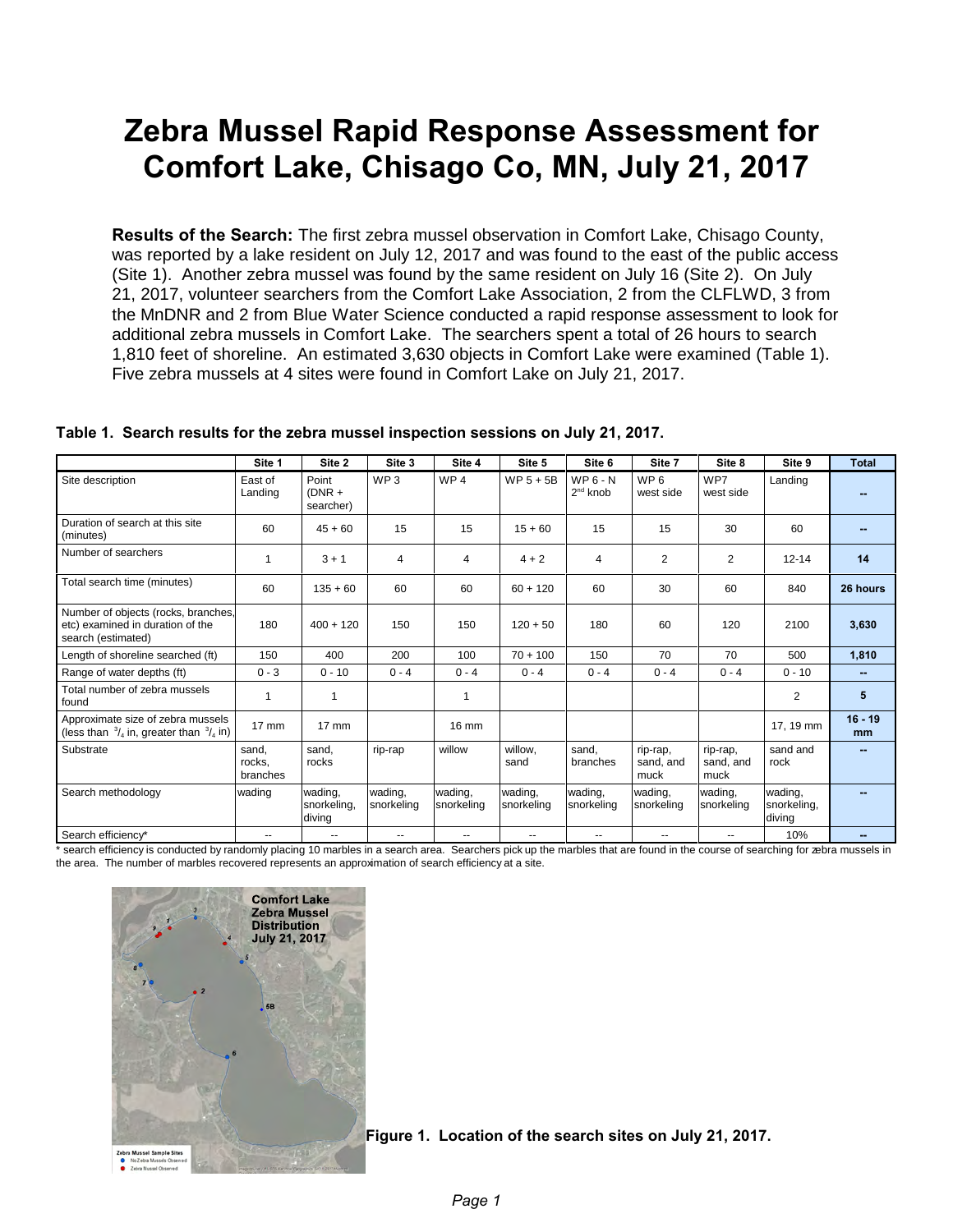## **Locations of Zebra Mussels Found in Comfort Lake**

Initially, 2 zebra mussels were found by a Comfort Lake resident in Comfort Lake. On July 21, 2017 a rapid response zebra mussel search by Comfort Lake volunteers and others was conducted and 3 additional zebra mussels were found (Figure 2). A total of 5 zebra mussels were found from 4 locations. Zebra mussels ranged in size from 15 to 19 mm in length.



**Figure 2. Five zebra mussels were found at 4 areas on July 21, 2017 (red dots) by Comfort Lake volunteers and Blue Water Science.**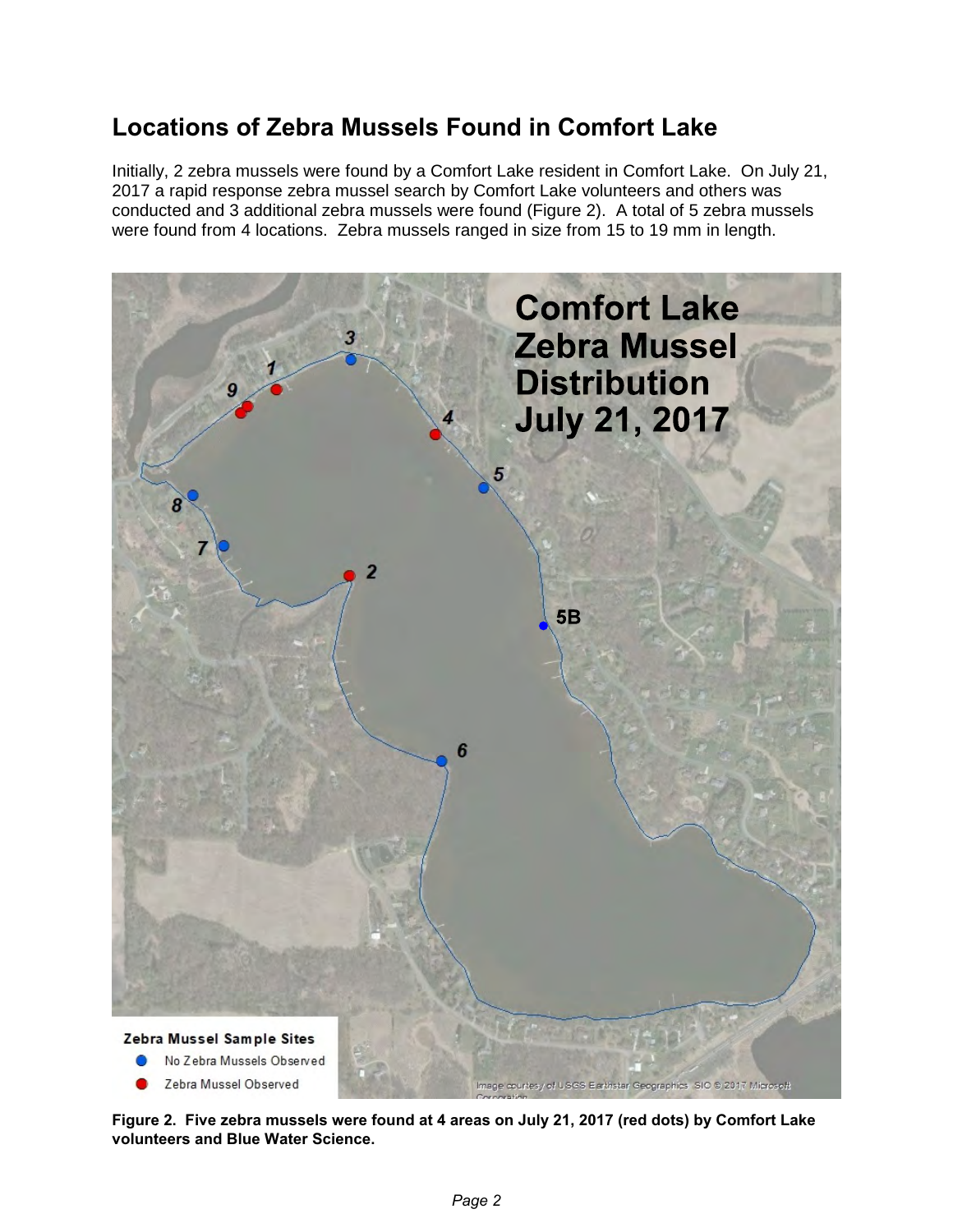## **Comfort Lake Zebra Mussels**

Only adult zebra mussels were found during the Comfort Lake zebra mussel search on July 21, 2017 (Figure 3). Sizes ranged from 16 mm to 19 mm. All 5 zebra mussels were found as solitary individuals on a rock or a branch.



**Figure 3. Zebra mussel sizes in Comfort Lake, collected on July 21, 2017. (Photo from MnDNR).**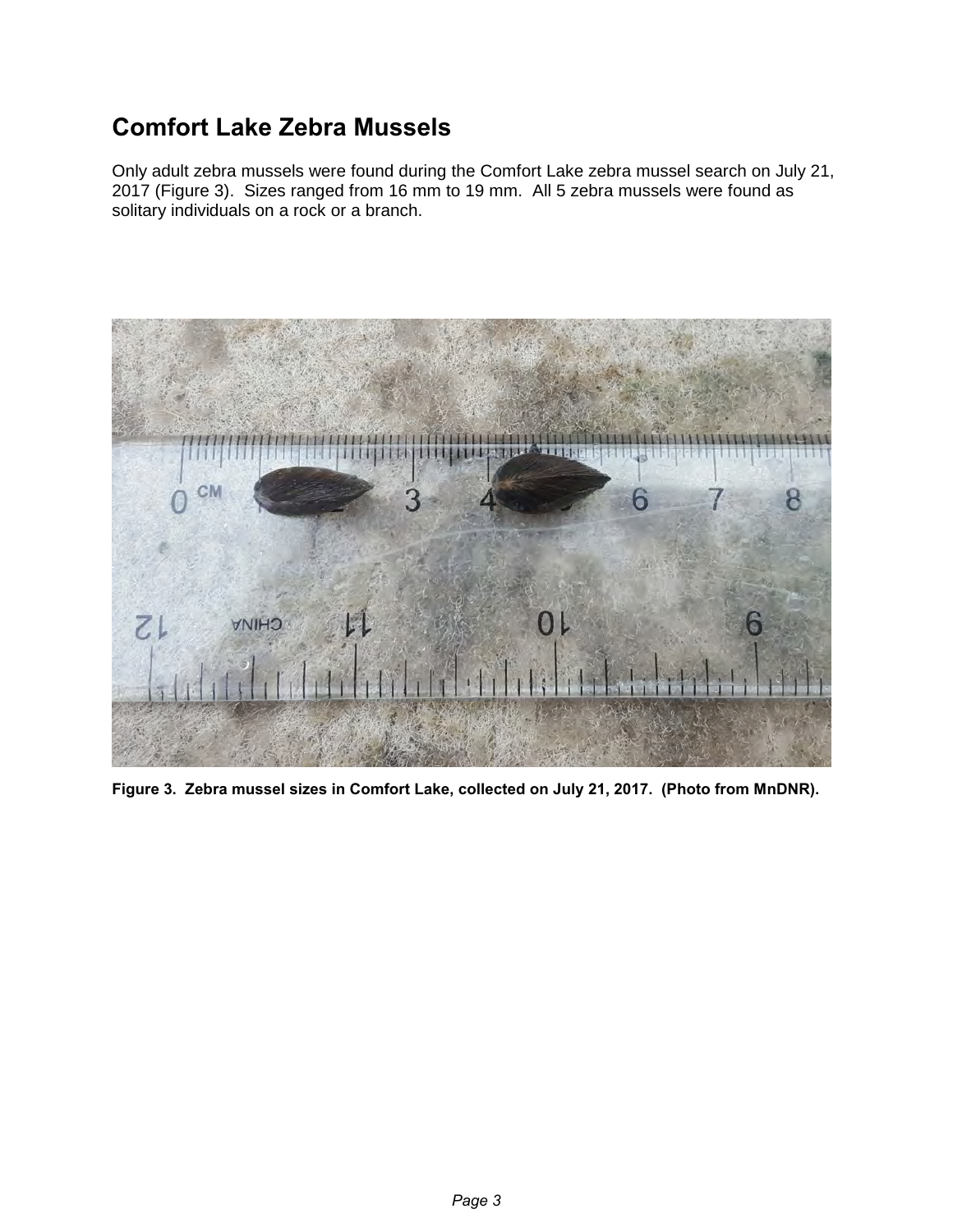### **Rapid Response Plan for Zebra Mussels**

A total of 5 zebra mussels have been found at 4 locations in Comfort Lake as of July 21, 2017. A previously prepared rapid response plan, shown in Table 2, has a number of steps. The actions on July 21, 2017 involved Steps 2.1 and 2.2 (blue shading in Table 2). Based on the findings from Step 2.1, Step 2.3 was not needed. Step 3, the Rapid Response Action, was determined after evaluating available information. The Rapid Response Action is summarized on the next page.

|                                                                                                        | <b>Comfort Lake</b><br>Association | <b>CLFL</b><br>Watershed<br><b>District</b> | Chisago<br>County | <b>MnDNR</b> | <b>Treatment</b><br>Contractor | <b>BWS</b> |
|--------------------------------------------------------------------------------------------------------|------------------------------------|---------------------------------------------|-------------------|--------------|--------------------------------|------------|
| 1. Early Detection                                                                                     |                                    |                                             |                   |              |                                |            |
| 1.1. Create website information.                                                                       | May-Aug                            |                                             |                   |              |                                |            |
| 1.2. Designate contact person.                                                                         | May                                |                                             |                   |              |                                |            |
| 1.3 Install plate samplers around<br>the lake. Check monthly. Remove<br>in October.                    | Jun-Oct                            |                                             |                   |              |                                | Jun        |
| 1.4. Conduct training session for<br>volunteer searchers.                                              | Jun                                | Jun                                         |                   |              |                                | Jun        |
| 1.5. Conduct monthly targeted<br>searches (Apr-Oct).                                                   |                                    |                                             |                   |              |                                | Apr-Oct    |
| 1.6. Press release if zm are found.                                                                    | X                                  |                                             | X                 | X            |                                |            |
| 2. Rapid Response Assessment                                                                           |                                    |                                             |                   |              |                                |            |
| 2.1. Conduct an initial exploratory<br>search after the first report of a<br>zebra mussel observation. | $\mathsf{X}$                       | $\mathsf{X}$                                |                   | $\mathsf{X}$ |                                | $\times$   |
| 2.2. Organize and train lake<br>resident searchers for a full search<br>effort.                        | $\sf X$                            | $\mathsf{X}$                                |                   |              |                                | $\sf X$    |
| 2.3. Conduct an expanded targeted<br>search with diving (if needed).                                   | X                                  | X                                           |                   | X            |                                | X          |
| 3. Rapid Response Action                                                                               |                                    |                                             |                   |              |                                |            |
| 3.1. Meet to determine treatment<br>options.                                                           | X                                  | X                                           |                   | X            |                                | X          |
| 3.2. Action is to conduct long term<br>monitoring and small scale control<br>projects in the future.   | X                                  | X                                           |                   | X            |                                |            |
| 3.3. Action is to attempt an<br>eradication project                                                    | $\times$                           | X                                           | X                 | X            | X                              | X          |
| 3.3.1. Close public access, if<br>necessary.                                                           | X                                  |                                             | X                 | X            |                                |            |
| 3.3.2. Set-up containment area.                                                                        |                                    |                                             |                   |              | X                              |            |
| 3.3.3. Treat area within the<br>containment area.                                                      |                                    |                                             |                   |              | X                              |            |
| 3.3.4. Evaluate treatment.                                                                             |                                    |                                             |                   | X            |                                | X          |
| 3.4. Report all findings and results.                                                                  | X                                  |                                             | X                 | X            |                                | X          |

#### **Table 2. Tasks and assignments for an early detection and rapid response plan for Comfort Lake, Chisago County, Minnesota.**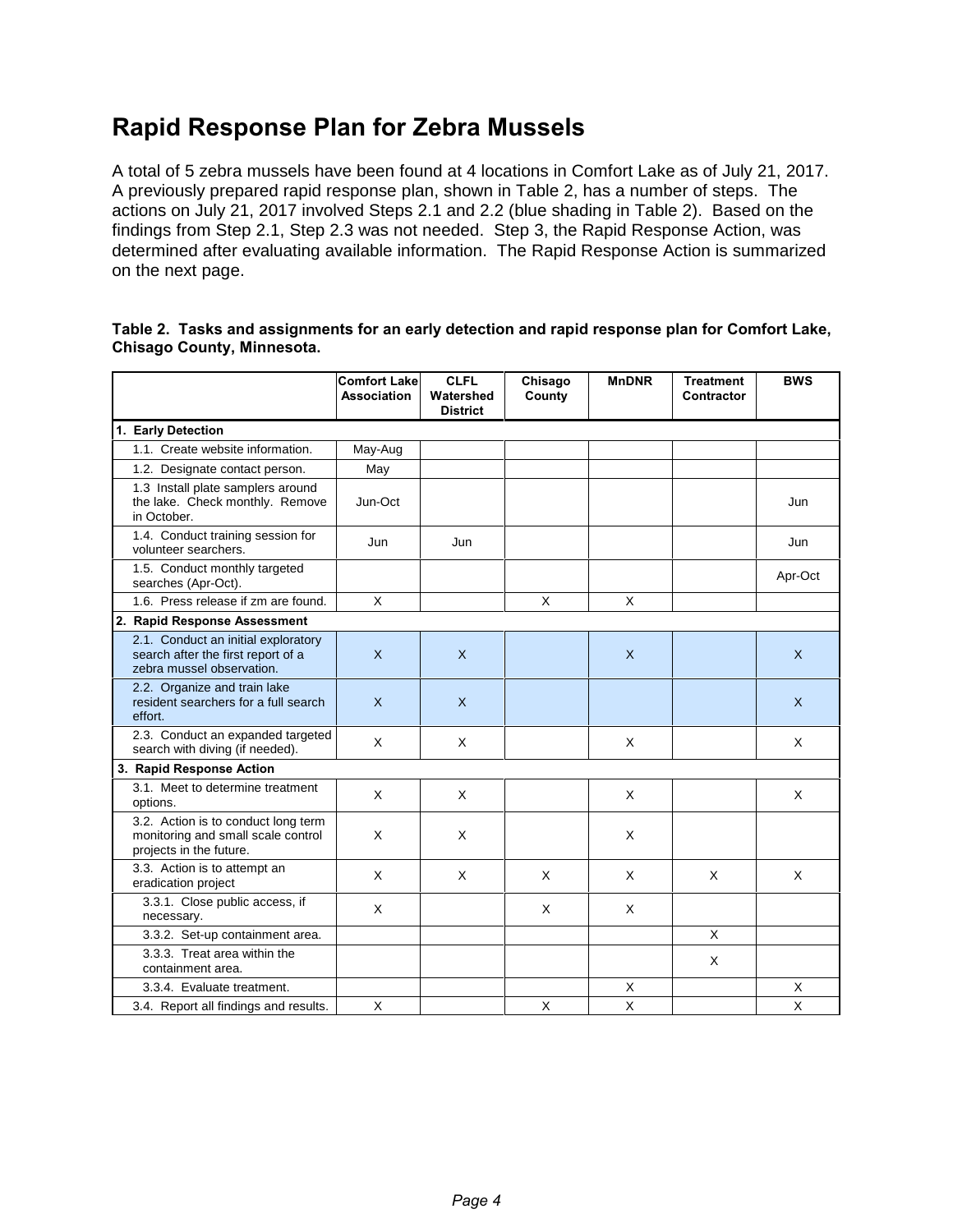### **Zebra Mussel Eradication Index and a Recommended Action Plan**

Ten criteria are considered when evaluating a potential success of conducting a zebra mussel eradication treatment. Points are assigned on a scale from 0 to 100 for each criterion. Points are added up and the higher the score, the higher the probability for a successful eradication.

Christmas Lake is used as a reference lake. Christmas Lake, Hennepin County, had an eradication treatment in April of 2015. However zebra mussels were observed later in Christmas Lake. The Zebra Mussel Eradication Index score for Christmas Lake was 810. When index scores are less than 800 the probability of a successful eradication attempt diminishes.

The Comfort Lake index score of 360 is low enough to indicate that an eradication attempt has a very low probability to succeed.

Based on available information an eradication attempt would have a low probability of success and is not recommended for Comfort Lake. Instead the recommended action is to continue lake monitoring and conduct small scale zebra mussel control projects in the future.

| <b>Criteria</b>                                                                                                                                                                                                                                                                                                             | Scores for the Zebra Mussel Eradication Index                    |                                             |                                                                      |  |
|-----------------------------------------------------------------------------------------------------------------------------------------------------------------------------------------------------------------------------------------------------------------------------------------------------------------------------|------------------------------------------------------------------|---------------------------------------------|----------------------------------------------------------------------|--|
|                                                                                                                                                                                                                                                                                                                             | Poor<br>$0 - 30$                                                 | Fair<br>$30 - 60$                           | <b>Excellent</b><br>$60 - 100$                                       |  |
| 1. Minimum of 30 hours and 7,000 objects checked monthly in early<br>detection surveys. Plate or tube samplers should be deployed and<br>checked monthly.                                                                                                                                                                   |                                                                  | 30<br>(several plate samplers<br>were used) |                                                                      |  |
| 2. Monthly early detection inspections indicate zebra mussels came<br>into the lake within a month. Alternatively, there is specific<br>knowledge of a recent introduction on an object (for example recent<br>installation of a used boatlift with zebra mussels).                                                         |                                                                  | 40<br>(plate samplers checked<br>monthly)   |                                                                      |  |
| 3. Rapid response assessment involves up to 90 hours of<br>additional searching and 20,000 objects should be checked.                                                                                                                                                                                                       |                                                                  | 50<br>(23 hours, 4300 objects<br>checked)   |                                                                      |  |
| 4. Zebra mussels are found at 1 or 2 sites. If three sites or more are<br>found the probability of eradication decreases.                                                                                                                                                                                                   | 20<br>(3 sites)                                                  |                                             |                                                                      |  |
| 5. Zebra mussels should be immature. It has to be assumed<br>immature zebra mussels were introduced on objects detached and<br>reattached to new objects. Presence of mature zebra mussels<br>indicates the probability of ongoing spawning.                                                                                |                                                                  | 30<br>(all adults present)                  |                                                                      |  |
| 6. Individual mature zebra mussels should be separated by<br>distance. If two or more mature zebra mussels are found in close<br>proximity successful spawning is likely to have occurred and<br>dispersal of veligers and juveniles may be widespread but<br>undetected.                                                   |                                                                  |                                             | 60<br>(individual mature zebra<br>mussels found at<br>several sites) |  |
| 7. Wave action on containment barriers along open stretches of<br>shoreline causes leakage of treatment water and dilution by lake<br>water reducing the chemical concentration of the toxic agent within<br>the containment area. It is best if the containment area is in a<br>secluded location such as a bay or a cove. | 30<br>(open shorelines)                                          |                                             |                                                                      |  |
| 8. Treatment area should be at least 3 times larger than known<br>area of distribution at a site. A total area greater than 10 acres will<br>be difficult to administer.                                                                                                                                                    | 20<br>(estimate of 30 acres of<br>treatment)                     |                                             |                                                                      |  |
| 9. The probability of reintroduction should be low. Is the public<br>access gated, are inspectors present from sunup to sundown, etc?<br>Also do nearby lakes have zebra mussels?                                                                                                                                           | 20<br>(Forest Lake and White<br>Bear Lake have zebra<br>mussels) |                                             |                                                                      |  |
| 10. The smaller the lake the better. The odds of a successful<br>eradication for lakes greater than 300 acres in size is low.                                                                                                                                                                                               |                                                                  | 60                                          |                                                                      |  |
| <b>Total Score</b>                                                                                                                                                                                                                                                                                                          | 360                                                              |                                             |                                                                      |  |

### **Comfort Lake Zebra Mussel Index Scores**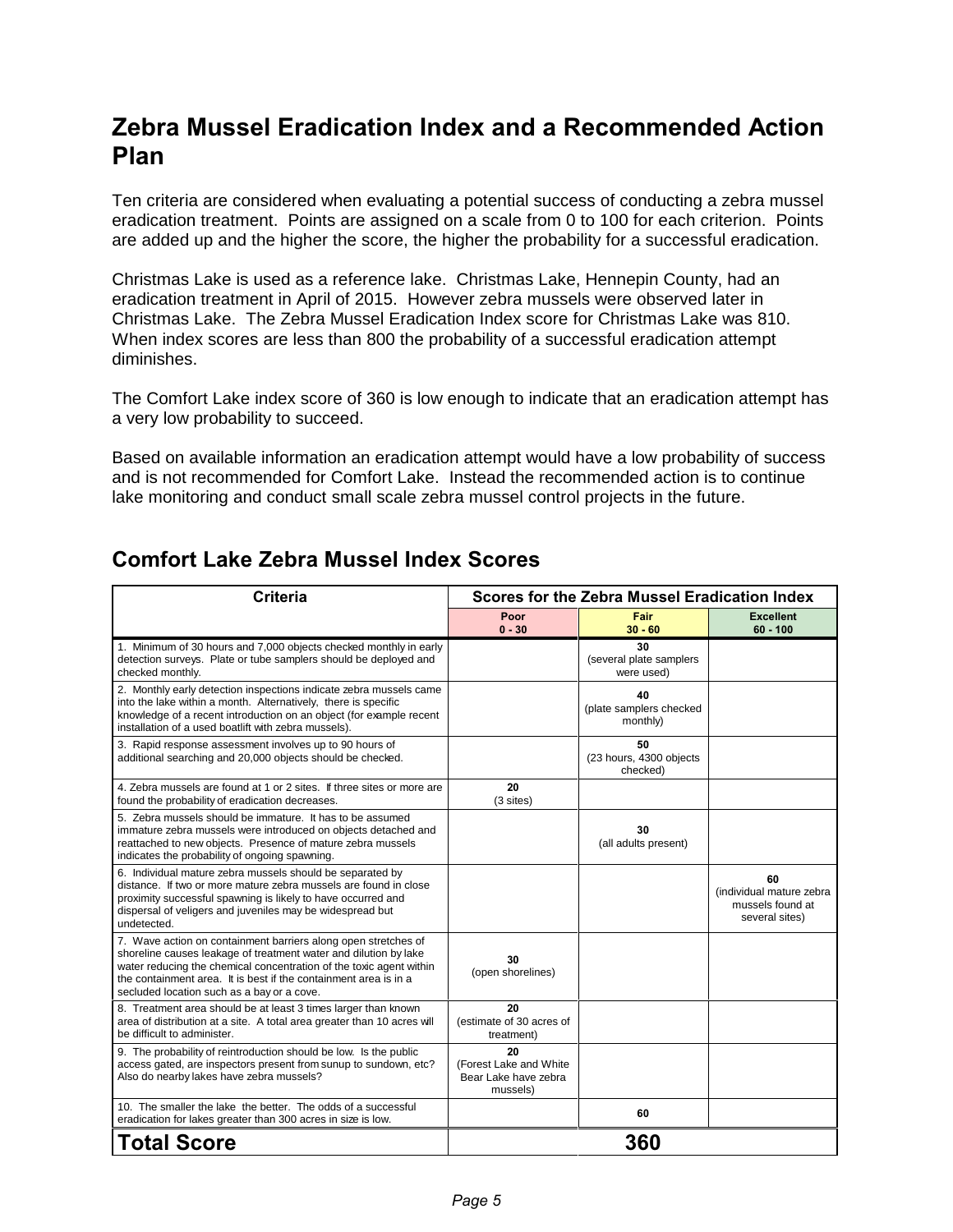## **What Will Zebra Mussels Do in Comfort Lake?**

Zebra mussels are present in Comfort Lake. One of many questions is what kind of a population will they produce. Based on available data it appears conditions would support mostly light growth (Table 3). The high chlorophyll levels indicate blue-green algae are dominant in late summer. Zebra mussels are not able to ingest the filaments and colonies of blue-green algae and would likely be food limited in Comfort Lake.

|             | Table 3.  Water column zebra mussel suitability criteria and Comfort Lake water column |  |  |
|-------------|----------------------------------------------------------------------------------------|--|--|
| conditions. |                                                                                        |  |  |

|                                                               |                                  | <b>Little Potential for</b><br><b>Adult Survival</b> | <b>Little Potential for</b><br>Larval<br><b>Development</b> | <b>Moderate</b><br>(survivable, but<br>will not flourish) | <b>High</b><br>(favorable for<br>optimal growth) |  |  |  |  |
|---------------------------------------------------------------|----------------------------------|------------------------------------------------------|-------------------------------------------------------------|-----------------------------------------------------------|--------------------------------------------------|--|--|--|--|
| <b>Shell Formation Factors</b>                                |                                  |                                                      |                                                             |                                                           |                                                  |  |  |  |  |
| Calcium<br>(mg/l)                                             | <b>Comfort Lake</b>              |                                                      |                                                             |                                                           | 45.9<br>(2012)                                   |  |  |  |  |
|                                                               | <b>Mackie and Claudi</b><br>2010 | <8                                                   | $8 - 15$                                                    | $15 - 30$                                                 | >30                                              |  |  |  |  |
| pH                                                            | <b>Comfort Lake</b>              |                                                      |                                                             |                                                           | 8.3<br>(2012)                                    |  |  |  |  |
|                                                               | Mackie and Claudi<br>2010        | $< 7.0$ or $> 9.5$                                   | $7.0 - 7.8$ or $9.0 - 9.5$                                  | $7.8 - 8.2$ or $8.8 - 9.0$                                | $8.2 - 8.8$                                      |  |  |  |  |
| Alkalinity*<br>(as mg CaCO <sub>3</sub> /I)                   | <b>Comfort Lake</b>              |                                                      |                                                             |                                                           | 146<br>(2012)                                    |  |  |  |  |
|                                                               | <b>Mackie and Claudi</b><br>2010 | $30$                                                 | $30 - 55$                                                   | $55 - 100$                                                | $100 - 280$                                      |  |  |  |  |
| Conductivity*<br>(umhos)                                      | <b>Comfort Lake</b>              |                                                      |                                                             |                                                           | 440<br>(2012)                                    |  |  |  |  |
|                                                               | Mackie and Claudi<br>2010        | < 30                                                 | $30 - 60$                                                   | $60 - 110$                                                | >110                                             |  |  |  |  |
| <b>Food Factors</b>                                           |                                  |                                                      |                                                             |                                                           |                                                  |  |  |  |  |
| Chlorophyll a (uq/l)<br>(June-Sept)                           | <b>Comfort Lake</b>              |                                                      | 22.3<br>range: 9.8 - 32<br>(2012)                           |                                                           |                                                  |  |  |  |  |
|                                                               | Mackie and Claudi<br>2010        | $< 2.5$ or $> 25$                                    | $2.0 - 2.5$ or $20 - 25$                                    | $8 - 20$                                                  | $2.5 - 8$                                        |  |  |  |  |
| Secchi depth<br>(m)<br>(June-Sept)                            | <b>Comfort Lake</b>              |                                                      | 1.8<br>range: 0.85 - 1.55<br>(2012)                         |                                                           |                                                  |  |  |  |  |
|                                                               | <b>Mackie and Claudi</b><br>2010 | $<1$ or $>8$                                         | $1 - 2$ or $6 - 8$                                          | $4 - 6$                                                   | $2 - 4$                                          |  |  |  |  |
| Total phosphorus<br>(ug/l)<br>(June-Sept)                     | <b>Comfort Lake</b>              |                                                      |                                                             |                                                           | 32.3<br>range: 10 - 62<br>(2014)                 |  |  |  |  |
|                                                               | <b>Mackie and Claudi</b><br>2010 | 5 or > 50                                            | $5 - 10$ or $35 - 50$                                       | $10 - 25$                                                 | $25 - 35$                                        |  |  |  |  |
| Substrate Factors (Dissolved oxygen and sediment composition) |                                  |                                                      |                                                             |                                                           |                                                  |  |  |  |  |
| Dissolved oxygen<br>(mg/l)                                    | <b>Comfort Lake</b>              | $>15$ ft<br>(2012)                                   | $10 - 15$ ft<br>(2012)                                      | $5 - 10$ ft<br>(2012)                                     | $0 - 5$ ft<br>(2012)                             |  |  |  |  |
|                                                               | Mackie and Claudi<br>2010        | $<$ 3 mg/l                                           | $3 - 7$ mg/l                                                | $7 - 8$ mg/l                                              | $>8$ mg/l                                        |  |  |  |  |
| Bottom substrate                                              | <b>Comfort Lake</b>              |                                                      | 15%                                                         | 80%                                                       | 5%                                               |  |  |  |  |
|                                                               |                                  |                                                      | soft muck with no hard objects                              | muck, silt, sand                                          | rock or wood                                     |  |  |  |  |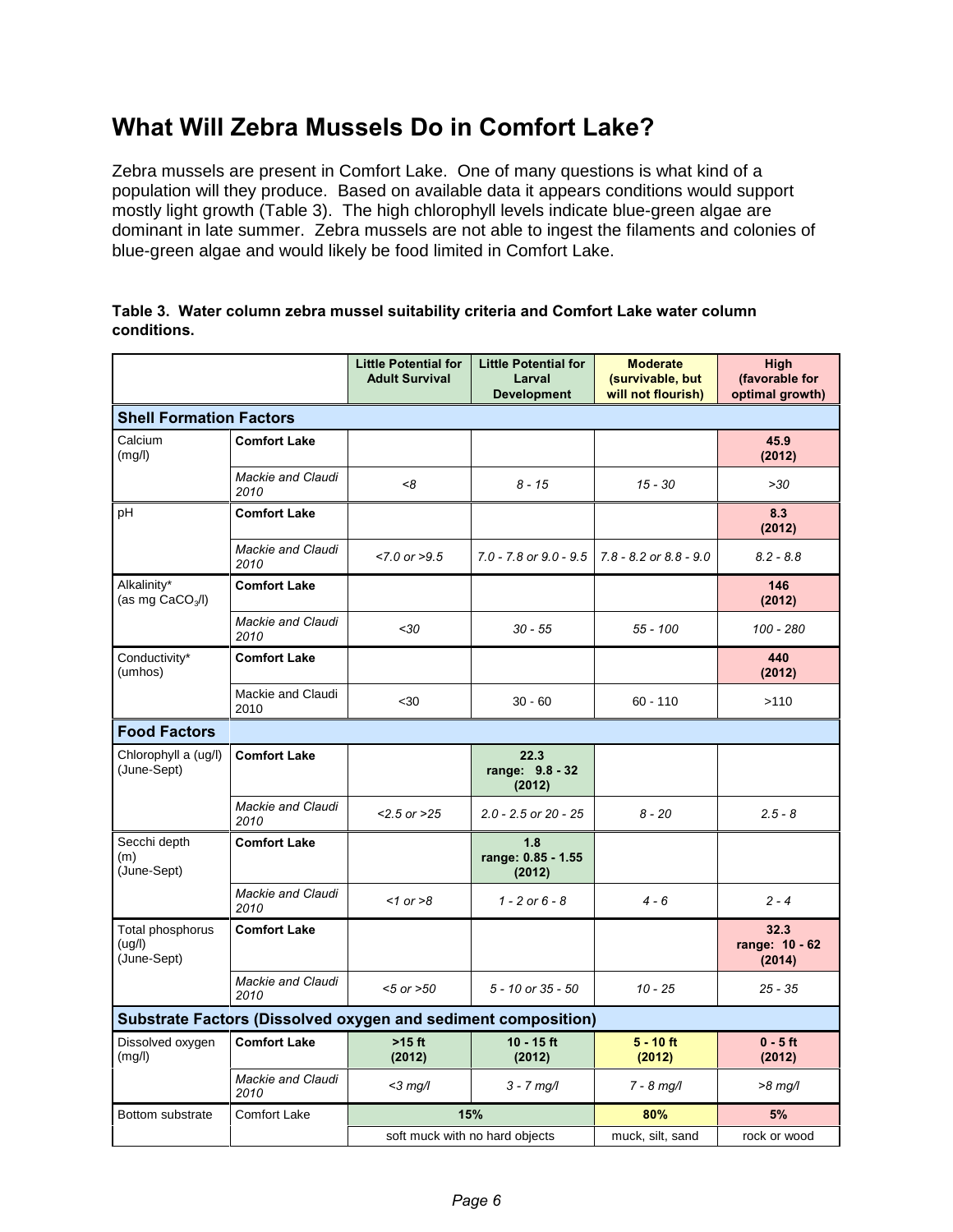### **Comfort Lake Zebra Mussel Suitability**



**Figure 4. Zebra mussel growth would be limited to the nearshore areas of Comfort Lake (green shading). Chlorophyll levels in Comfort Lake are high indicating blue-green algae are dominant in summer and would limit zebra mussel growth. Blue shading indicates areas of low dissolved oxygen in Comfort Lake and would not support zebra mussel growth. Key: Green shading = light growth and blue shading = no growth.**